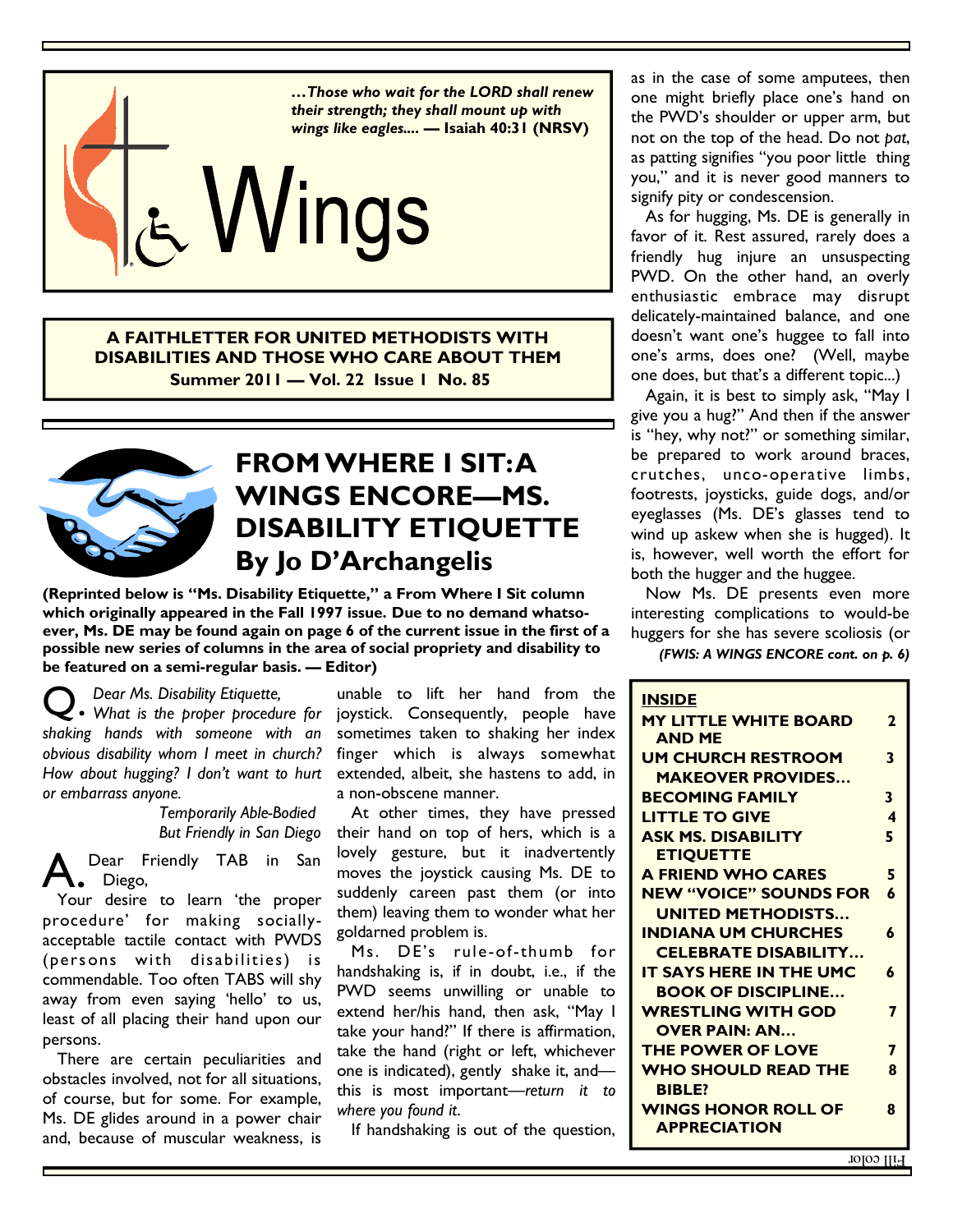## **MY LITTLE WHITE BOARD AND ME By Rev. Rick Uhls**

 **(Uhls is pastor of the First United Methodist Church in Redondo Beach, Calif. After surgery to remove benign growths from his vocal cords, he was unable to talk for several weeks and communicated with others by writing messages on a small white board he carried around with him. Below are a couple of encounters he had while running some errands. — Editor)** 

F irst stop that day was at a service<br>station to exchange my empty<br>propane tanks for some full ones.<br>I went inside, smiled at the attendant station to exchange my empty propane tanks for some full ones. talk. And I need to exchange my propane tanks."

The response from the attendant knows how to use a credit card!" was, "Oh, you can't talk. Uh, okay, let's

irst stop that day was at a service very loudly telling my how much it would be.

 I smiled, nodded my head and pulled I went inside, smiled at the attendant out my credit card. The attendant and wrote on my white board, "I can't looked surprised, smiled at the other attendant and nodded her head towards me as if to say, "Look, this idiot

 After the transaction was complete see here..." She then began to speak she began speaking even louder asking



**A** non-official quarterly newsletter for United Methodists with disabling conditions and all others interested in the issues of disability, accessibility, and the church

#### **FOUNDER/EDITOR COMPUTER LAYOUT/GRAPHIC DESIGN**  Jo D'Archangelis

**CONTACT** Send all correspondence—including feedback, original writings, items from other sources, and changes of address—to Jo D'Archangelis, Editor; mailing address: 592 Ammunition Road, Apt. 1, Fallbrook, CA 92028-3191; phone/fax: 760-723-2668 (please call before faxing); e-mail: jdarchangelis@roadrunner.com.

**E-WINGS** Two electronic versions of *Wings* are available: 1. A full newsletterformatted version with color graphics in PDF format, and 2. A partially-formatted text-only version without graphics in Microsoft Word Document format (screen readers seem to work best with the Word Document version). Attached files in PDF format can be opened with Adobe 6.0 or higher software which is easily downloaded from Adobe.com at no charge.

**WINGS ON THE WEB** Selected back issues of *Wings* in PDF format and Word Document format plus information about the newsletter and its founder/editor may be found at the United Methodist Association Of Ministers With Disabilities (UMAMD) website, www.umdisabledministers.org. Click on the *Wings* banner near the bottom of the home page.

**DONATIONS** *Wings* is an all-volunteer undertaking, but financial assistance is needed for printing and mailing costs as well as for the purchase and maintenance of the computer equipment used by the editor. Most of our funding comes from reader donations. There are no subscription fees. If you think *Wings* is worth it, please make out a check or money order payable to "Fallbrook United Methodist Church" (or "FUMC"), mark it "Wings," and mail it to Fallbrook United Methodist Church; church address: 1844 Winterhaven Road, Fallbrook, CA 92028; phone: 760-728-1472; fax: 760-728-7433; e-mail: FUMC1887@sbcglobal.net.

| <b>Basic Angel</b>   | $$5-514$      | <b>Major Angel</b> | $$15-524$ |
|----------------------|---------------|--------------------|-----------|
| <b>Super Angel</b>   | $$25-$49$     | Mega Angel         | \$50-\$99 |
| <b>Awesome Angel</b> | \$100 or more |                    |           |

me where my car was, complete with a whole string of gestures trying to describe a car and pretending to use a steering wheel.

 I wasn't sure if I should laugh or just try and use my voice to say, "I'm not deaf or stupid, I just can't talk!" I decided neither was a good option and just politely smiled, exchanged my propane tanks, and went on my way.

 On another day, I had a very different experience. I had to take my nonfunctional MacBook to the Apple store for repairs (yes, Macs can break down too—much to my chagrin).

 I got to the door and was greeted by one of the Apple care folks who asked how he could help me. I showed him my white board with my note, "I can't talk." He said, "Oh, okay. Can you hear?" I nodded my head yes and he said, "Okay, let's see how I can help you." He said it in a way that made me feel as though I were the 10th person that had shown up that day with "I can't talk" written on a white board.

 Not wanting to waste time, I began writing frantically on the board. He said, "It's okay. Take your time. You don't need to rush." I breathed a sigh of relief and explained the problem with my computer.

 Within a few minutes he had me set up to see the person I needed to see. With hardly any effort, this young man had made me feel like I was just another customer in the store. It was a good feeling. It was a feeling I hadn't experienced before in my outings with my white board.

#### Note To Reader:

 If you are a computer user who receives the paper-and-print version of *Wings*, would you consider switching to *E-Wings—*either in the PDF version or, for use with a screen reader, in the MS Word Document version? Please e-mail me at: jdarchangelis@roadrunner.com

Jo D'Archangelis, Editor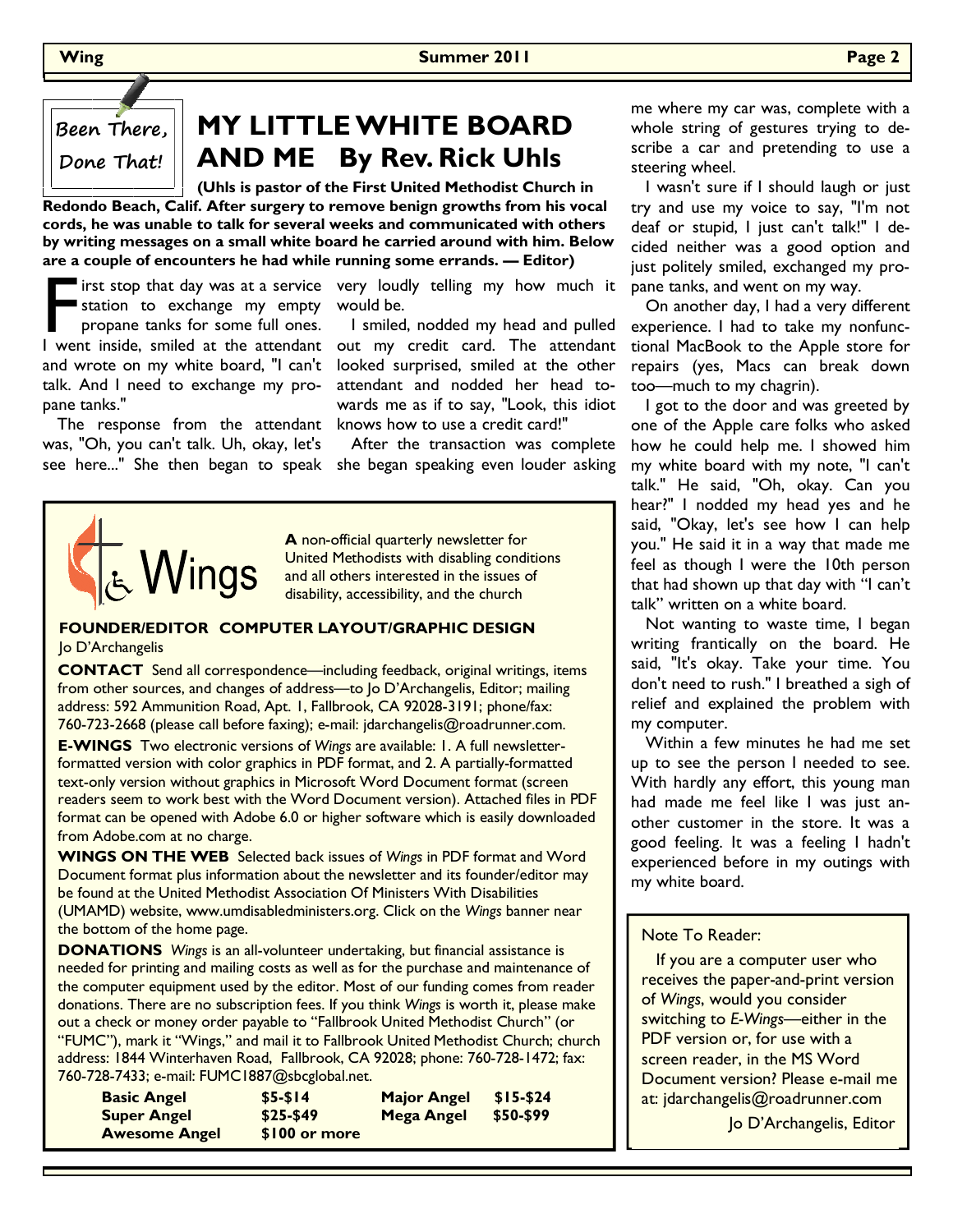

# **UM CHURCH RESTROOM MAKEOVER PROVIDES DISABILITY ACCESS**

**(The following consists of excerpts from the Pacific Beach (Calif.) United Methodist Church newsletter,** *Beach Breeze***, detailing the timeline of the church's restroom remodeling project from inception to successful completion. — Editor)** 

**UNE 2010 –** Good news: the beam<br>under the men's social hall bathroom<br>is even more rotten now than it was under the men's social hall bathroom  $\blacksquare$  is even more rotten now than it was six months ago! Okay, that may not sound like such good news, but think of it this way: we are now blessed with the opportunity to act swiftly to make necessary repairs and improvements. At its May meeting, PB-UMC's trustees agreed our goal is to end up with men's and women's bathrooms that meet ADA standards, are sparkling clean, attractive, and safe. UNE 2010 – Good news: the beam God has promised and is preparing for

 We all will enjoy the results of a bathroom makeover. Whenever the church is engaged in mission and ministry, these are the bathrooms that are open and in use. From Sunday morning up!" worship and Sunday School, to Wednesday Night Ministry, to Friday NA, to Saturday Prayer & Share or Prayers and Squares, to Tuesday evening meetings, we've all had occasion to stop in the social hall restrooms. They were last remodeled in the 1970's, which gives us perspective on the importance of the investment we will soon make.…

 [Church members] have already stepped up to offer coordination, design, and grant-writing services respectively. As we did with the church kitchen, we expect to fund the work with a combination of contributions from within the church and the community.…

 So, once again, (as so often in the past) we are looking forward to being amazed by how much God can accomplish when God's people are willing to become God's partners in ministry. In the hopeful and happy words of Ken Callahan, "God invites us to the future

us."

 **JULY 2010 –** Our future is joyful because our faith in God calls us forward to continue in compassionate service to our community and in hospitality to our church family, friends, and neighbors. Sometimes we face obstacles: the support beams under the bathroom are rotting; the economy is adversely affecting members of the church. Yet we know that God has always helped God's people in the past when they stay focused on Christ's ministry with generosity and hope. As Galatians 6:9 affirms, we know "we will reap at harvest time, if we do not give

 As of the end of June, we have raised our first ten thousand dollars toward our goal of fifty thousand. Five thousand received from church members and friends has been matched by five thousand from the Prewitt estate, and we are twenty percent of the way! That's because "whenever we have the opportunity" we "work for the good of all." (Galatians 6:10) New and improved social hall bathrooms will be good for all of us—Sunday school families and children, Wednesday night guests in need of a nutritious meal and medical care, meeting attendees, and those enjoying receptions following weddings or funerals. The fact of the matter is, clean, accessible and functional bathrooms are essential to our ministry!…

 We are grateful for the gifts sent by our extended family of faith, spread throughout the country. It's good to be reminded that they have faith in us and what we are doing here to make a home for Christ's ministry in San Diego. May God bless us as we all step forward to do what we can to help build PB-UMC's joyful future.

 **AUGUST 2010 —** …Creating access is a challenge, since the space available is oddly shaped and nonnegotiable. Good minds are working on it, however, and materials are under consideration. Meanwhile, 39 gifts (ranging from \$5 to \$1000) totaling \$7885 have been received. When matched from Prewitt contribution, we have \$15,770 to put toward "Our Joyful Future."

**SEPTEMBER 2010 — Our fund** has reached \$8,605, which, when matched by the Prewitt estate, becomes \$17,210. The grant application has been submitted to the Congregational Loan Committee of the [California-Pacific] Annual Conference [of the United Methodist Church] and will be reviewed on September 11. Bids

*(UM CHURCH continued on page 4)* 

### **BECOMING FAMILY**

**F** rom his cross, Jesus created a community that was to become fam-<br> *ily* to the widow, the orphan, the outcast, and the stranger. Only when we have learned to offer welcome to the modern equivalent of people such as these do we come close to Christ's intention. It is not "family churches" but "*church families*" that the world needs.

**—Peter Storey—**

**From** *Alive Now* **(May/June 2011). Reprinted from**  *Listening at Golgatha: Jesus' Words from the Cross***. Copyright © 2004 by the author. Published by Upper Room Books.**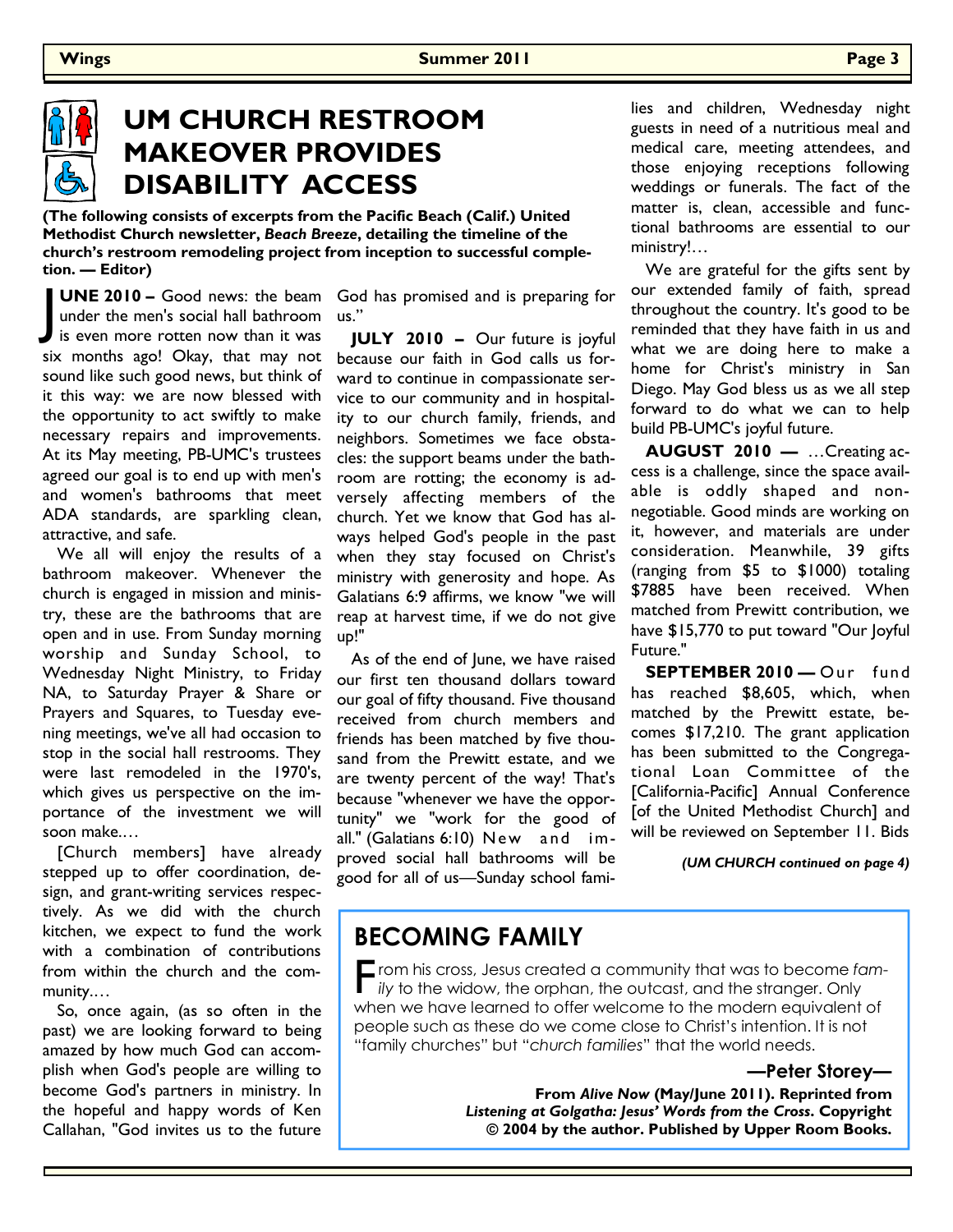#### **Wings Summer 2011 Page 4**



have confirmed that the project will cost in the 40- to 45 -thousand dollar range. A

contractor has been identified. Thank you for your on-going prayer and support.

 **OCTOBER 2010 –** All members of PB-UMC are invited and encouraged to be present on Tuesday, October 5, beginning at 7:15 pm as we welcome our [San Diego] District Superintendent, the Rev. Myron Wingfield, and share highlights of our ministry. The regional body of our denomination, known as the California-Pacific Annual Conference, has offered to help us with a donation of \$14,000 toward our bathroom renovation project. We will vote on acceptance of this gift….

 **OCTOBER 2010 –** With the vision before us of safe, new, clean, and more accessible social hall bathrooms, members and friends of PB UMC contributed \$11,000. Then, on September 11,

*(UM CHURCH continued from page 3)* a committee of the California-Pacific Annual Conference of the United Methodist Church voted to grant us \$14,000. The contributions and the grant combine for a total of \$25,000. Matched by the generosity of the Prewitt estate (from the portion of the funds given to be used as most needed), the total now available (\$50,000) should provide sufficient resources to complete the project. Hallelujah! Thanks be to God and to all kind and generous givers.…

> **NOVEMBER 2010 –** Thanks to 53 generous givers, the vision and graciousness of the Prewitt estate, the partnership of other United Methodist Churches (in the form of a grant from the Annual Conference), lots of prayer, the dedication of project supervisor Richard, the pro bono design consulting services of Megan, and the steadfast love of God, the social hall bathroom renovation project is now underway! Stage one is demolition. Lots of rubble

has been hauled away. Next will be the installation of new, solid support beams and sub flooring. After that, the creation of the new bathrooms can begin! The project is expected to take about a month….

**JANUARY 2011 — Thanks be to** God, the bathrooms are finished and available for use! Three cheers for all who visualized, designed, donated, and managed the project.

### **AFTERWORDS**

**(In an e-mail to the editor, Rev. April Herron, pastor of Pacific Beach United Methodist Church, gives more details as to how the restrooms were made disability-accessible.)** 

 We reduced number of stalls in the women's bathroom from three to two so that one stall could be handicap accessible. In the men's room we reduced the number of urinals from two to one so that the stall could be handicap accessible. We went from having cabinets under the sinks to just having counters so there is no obstacle for a wheelchair or scooter to approach the sinks.

 We installed an electronic door on the women's bathroom entrance because the entrance is at the end of a narrow hall so this way it's easy to go straight in. There is plenty of turning radius inside the women's bathroom.

 Previously, our only handicap accessible bathroom was adjacent to the sanctuary. Now we have these in the social hall as well.

 Because we were reducing "capacity," which was a concern for our Wednesday Night ministry when we gather about 200 people for a meal and offer medical clinics which are open for four or five hours, we decided to make our "choir room" bathrooms available on Wednesday Nights as well.

 Because of their location, this was a simple matter of installing an interior security gate which can be closed or opened depending on the needs of the situation.



### **LITTLE TO GIVE By Angie Scheerer**

You say you have little to give, That your talents are meager, That your shortcomings define you? A harsh judgment, my friend. For who among us Has gifts in full measure? Who among us can be content With his own abilities? Life is not what we are But what we become.

You say you have little to give? Who among us has more? Offer the little you have With a generous heart. Someone will accept it.

Perhaps many will accept it, And treasure it, And see your beauty, And bask in your light.

Offer the little you have. Little is more than enough. For what is the moon But a pitted mass Of rock and clay? Yet, how beautifully She reflects the light Of Creation -- And oh, how constantly We love her!

**From** *Alive Now* **(January/February 2009). Scheerer—wife, mother, grandmother—resides in Hagerstown, Md. Her interests include science, art, and the spiritual development of children.**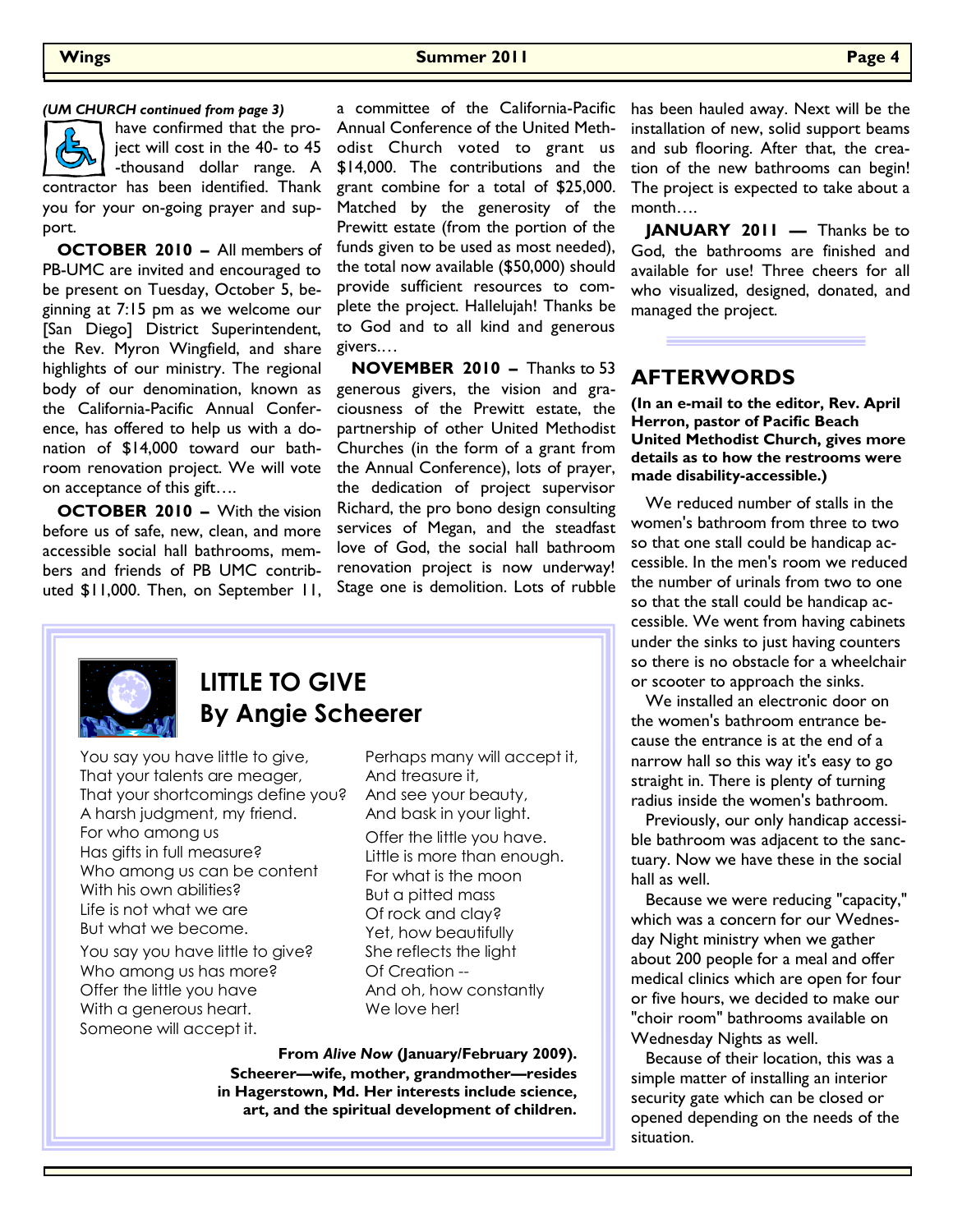# **INDIANA UM CHURCHES CELEBRATE DISABILITY AWARENESS SUNDAY**

The Indiana Conference of the<br>
United Methodist Church<br>
hosted its first statewide Disabil-<br>
ity Awareness Sunday March 20. United Methodist Church hosted its first statewide Disabil-Churches across the state observed the day with special litanies, music, drama, and sermon topics.

 "Disability Awareness Sunday is simply a way to acknowledge that our hearts, minds and doors are open to all people with disabilities," said Beth De-Hoff, who leads the Indiana Conference Disability Concerns Team.

 Why hold a Disability Awareness Sunday? Chances are good that you have children and adults in your church who have disabilities. Chances are greater that you have many others who live in your church's neighborhood without a church home, as fewer than half of families who have a family member with a disability attend church.…

 All of them are children of God. All of them have unique gifts and personalities that transcend—or perhaps illuminate—disability. It is this large body of individuals with disabilities and unique gifts that we celebrate on Disability Awareness Sunday.

 That is all Disability Awareness Sunday needs to be—a celebration of all God's people. The Indiana United Methodist Conference (www.inumc. org), as well as the United Methodist Church's national Task Force on Disability Ministries (www.umdisabilityministries.org), provides resources for prayer, liturgy, presentations, and music for worship.…

**Abridged and adapted from** *Voice***, the e-newsletter of the United Methodist Disability Connection (March 2011).** 

# **NEW "VOICE" SOUNDS FOR UNITED METHODISTS WITH DISABILITIES**

The United Methodist Task Force links to practical resources to<br>
on Disability Ministries (the for-strengthen ministry with persons with<br>
mer UM Task Force on Devel-disabilities.<br>
opmental Disabilities) has announced a "Th on Disability Ministries (the former UM Task Force on Developmental Disabilities) has announced a new resource available to help United Methodist churches and agencies become more inclusive of and accessible to persons with disabilities. "The *VOICE* of the United Methodist Disability Connection" is a monthly electronic newsletter that keeps United Methodists abreast of current events and programs within churches and conferences.

 According to its editor, Lynn Swedberg, the *VOICE* "is a means for the Task Force to tell the denomination about our activities, such as the General Conference petitions we are submitting." Recent topics have included inclusive and specialized camping programs, a conference-wide Disability Awareness Sunday celebration **[see article at left]**, and programs that reach out to unemployed young adults with disabilities.

 The newsletter also lists upcoming UM disability-related conferences and workshops, and every issue contains strengthen ministry with persons with disabilities.

 "The response to the newsletter has been very positive," says Swedberg, who also serves as Task Force chairperson."People who thought they were the only ones doing this type of ministry realize they are not alone and begin to connect with others offering similar programs. We pray that the stories will motivate other churches and conferences to begin new intentional outreaches and continue accessibility efforts."

 To see the first issues of the *VOICE* in the archive and to subscribe to the newsletter, go to the Task Force website www.umdisabilityministries.org and navigate to the "Get Involved" page. To submit workshop/conference dates or articles, write to the editor at umtfdm@gmail.com. (It is advisable to submit dated material well in advance of event.)

**Adapted from a United Methodist Task Force On Disability Ministries press release, May 2011.** 

# **IT SAYS HERE IN THE UMC BOOK OF DISCIPLINE…**

**General Provisions Regarding Churchwide** 

 **Special Sundays With Offerings (Paragraph 265)**  4. Disability Awareness Sunday—Disability Awareness Sunday shall be observed annually on a date to be determined by the annual conference. Dis-

ability Awareness Sunday calls the Church to celebrate the gifts and graces all of persons with disabilities and calls the Church and society to Full inclusion of persons with disabilities in the community. If the annual conference so directs, an offering may be received and the funds used by the annual conference to promote the creation of architectural and attitudinal accessibility in local churches. The observance of Disability Awareness Sunday shall be under the general supervision of the General Board Of Global Ministries.

**From the 2008** *Book of Discipline of the United Methodist Church*

**(Editor's Note: This provision was submitted and approved by the 1996 General Conference of the United Methodist Church.)**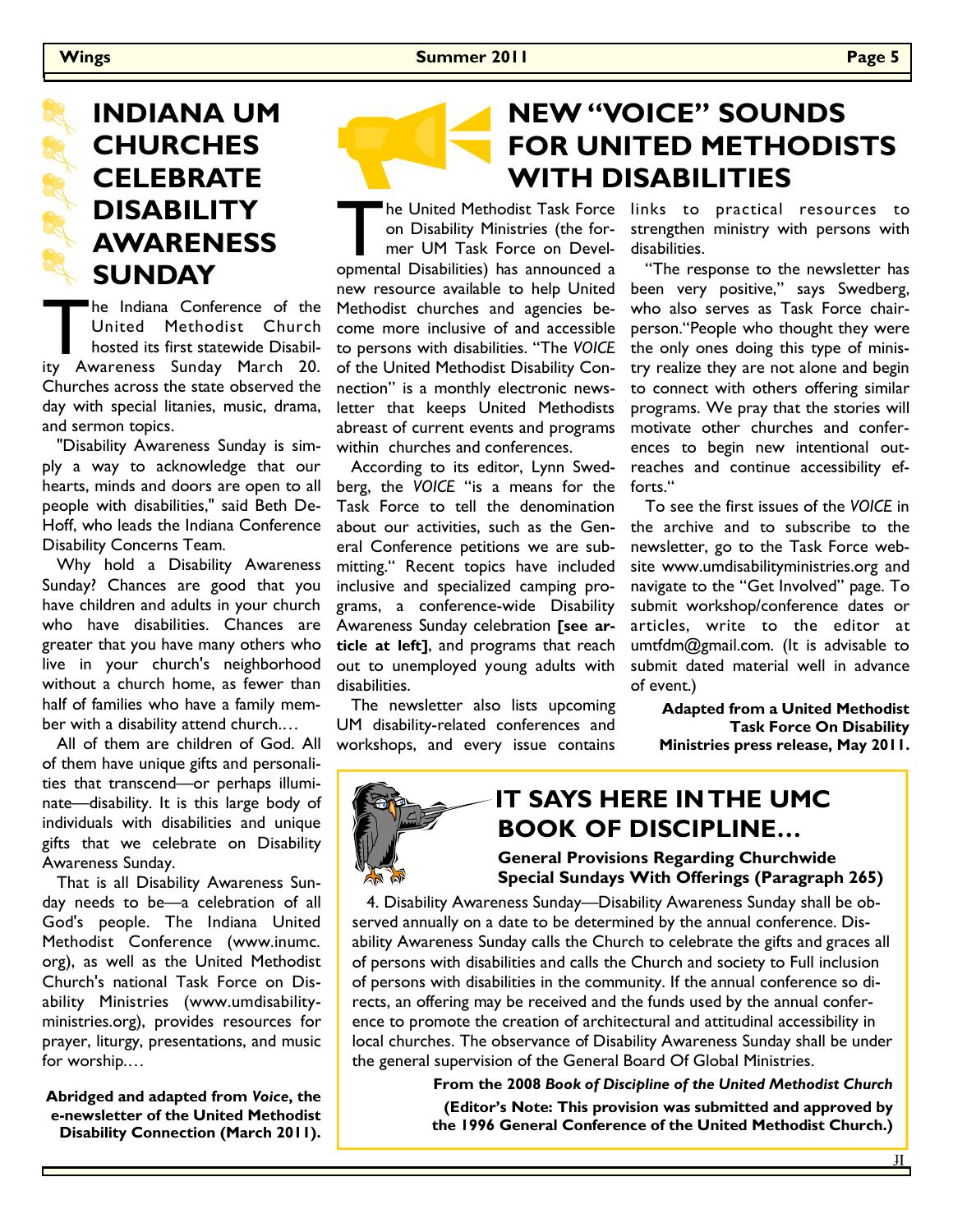*(FWIS: A WINGS ENCORE cont. from page 1)* 



what we refer to as a "sexy, sinuous, sensual, Cshaped curve") and sits low

in her chair. Thus one has to bend way down to Ms. DE's level without audibly creaking (a common problem with friends of 'a certain age') and get one's arm around her spatially-compressed body without causing either dislocation or embarrassment.

 Ms. DE herself prefers that one place an arm lightly about the shoulders and give a little squeeze. An additional but optional move—depending on the level of affection and agility of the hugger—is to place one's cheek next to the huggee's (this is where Ms. DE's glasses often wind up askew, but it is a small price to pay).

 Finally, dearest TAB, if showing friendly respect or affection to a PWD appears, at first, to be fraught with frustration, consider the frustration some PWDS feel in not being able to initiate handshakes or hugs or to return them in kind—at least not in the brief, cursory way in which most such social contacting take place.

 However, Ms. DE finds the most effective action any PWD can take, with or without handshakes and hugs, is really quite simple: a friendly smile and/ or a spoken "I'm so happy to meet you—see you—know you."

*(With sincere and profound apologies to Miss Manners.)*



# **ASK MS. DISABILITY ETIQUETTE: "OH SAY CAN YOU SEE…?"**

#### Q. *Dear Ms. Disability Etiquette,*

 *I am an able-bodied college student. In one of my classes is a student with a hearing-impairment who can't talk. Sometimes we use words referring to talking and hearing in class discussion or general conversation. Does this bother the guy who is deaf? Wondering In Indiana* 

A. Dear Wondering In Indiana,<br>
The best way to ascertain if another person is bothered by one's words is, of course, to ask that person directly. Ms. DE suspects that in the situation you describe the answer will most likely be "no, not at all."

 We PWD's are fully aware that we will often be participants in, or audience to, conversations and discussions referring to physical or sensory activities that we can no longer engage in (or never have been able to engage in). With the exception of those few among of us who suffer from terminal hypersensitivity, we will not normally find such things bothersome.

 One might also note, while we are on the subject, the number of colloquialisms and slang terms in our language that metaphorically allude to physical and sensory capabilities—for example, a "real stand-up guy" who is "hidden in plain sight."

And simply consider the first few

### **A FRIEND WHO CARES**

 $\bigwedge$  hen we honestly ask ourselves which persons in our lives mean the most to us, we often find that it is those who, instead of giving advice, solutions, or cures, have chosen rather to share our pain and touch our wounds with a warm and tender hand. The friend who can be silent with us in a moment of despair or confusion, who can stay with us in an hour of grief and bereavement, who can tolerate not knowing, not curing, not healing and face with us the reality of our powerlessness, that is a friend who cares."

> **—Henri J. M. Nouwen— From** *The Road to Daybreak: A Spiritual Journey***.**

lines of the national anthem. When called upon to "say" if we can "see" what we have previously "hailed" (the latter referring either to a shouted greeting or to an arm-lifted salute), do we PWD's take justifiable umbrage and respond with an emphatic "heck no"? Heck no.

 Having said that, however, situations do arise in which the use of words signifying physical or sensory capabilities may prove somewhat annoying to PWD's—when someone will, for instance, direct a person who is hearingimpaired to "listen to that," or a person who is visually-impaired to "look this over," or a person who is mobilityimpaired to "walk this way."

 Now Ms. DE realizes that some disabilities are not readily apparent and in those cases it is best to respond to the *faux pas* (which, incidentally, is French for "false" or "wrong step," wouldn't you know?) by politely indicating in some fashion that one is unable to carry out the action requested.

 In those cases where the disability is fairly obvious—perhaps the wheelchair or the guide dog or the sign-language interpreter gives it away—and the speaker expresses some embarrassment at his/her momentary lapse of attention, one may perhaps add a bit of humor to put the speaker at ease, as in "I'm afraid I can't walk *this* way, but I can roll *that* way."

 If, however, the speaker remains in a chronic state of cluelessness in regard to his/her verbal blunder and does not even have the good sense to be subsequently embarrassed by it, all one can do is smile through gritted teeth and uh—move on.

**If you have an inquiry in regard to disability and etiquette, please e-mail or write the editor, Jo D'Archangelis, at the e-mail address or mailing address given on page 2.**

If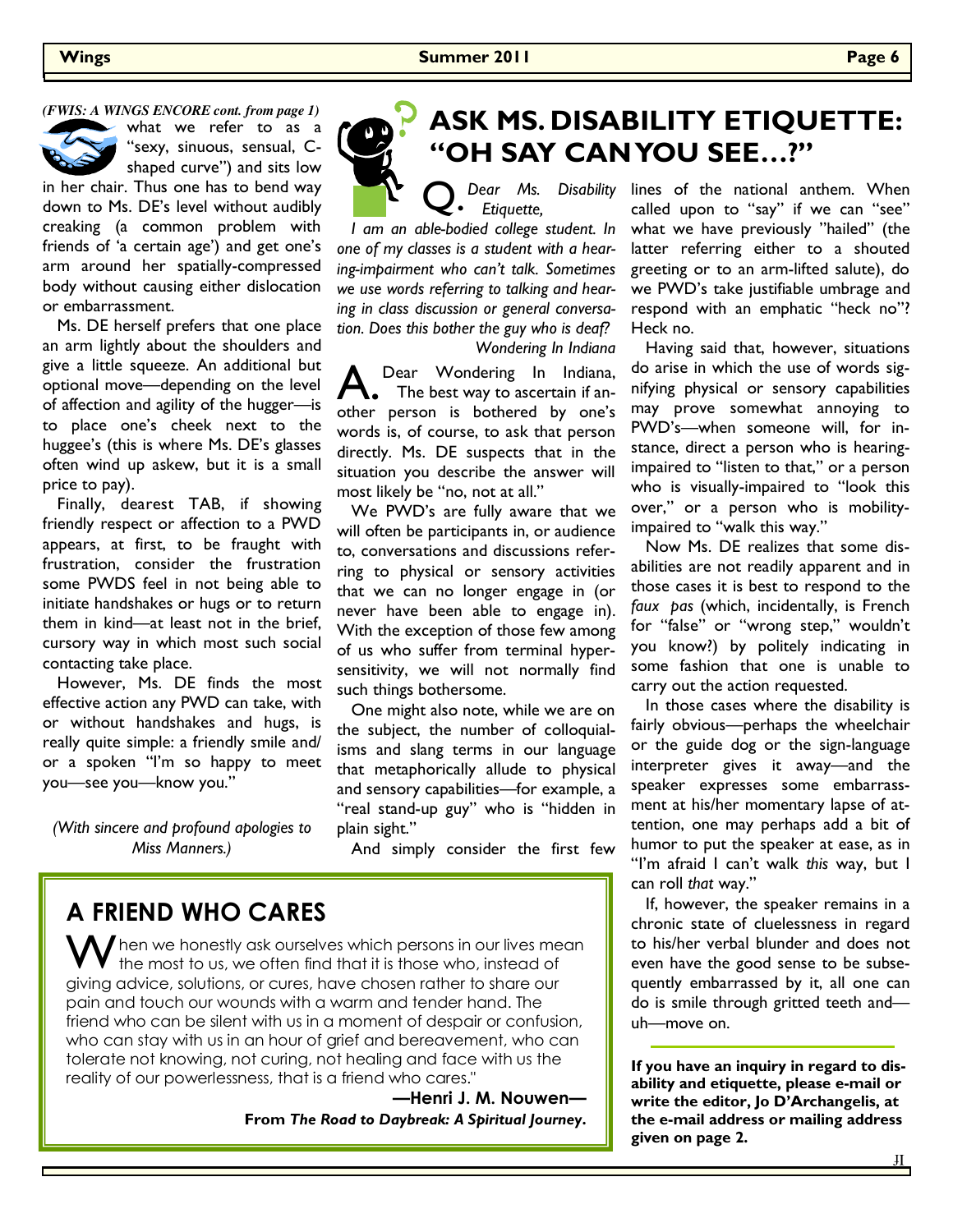

# **WRESTLING GOD OVER PAIN: AN INTERVIEW WITH JONI EARECKSON TADA (PART 1) By Robin Russell**

**J ohn Wesley once wrote, "The readiest way to escape from our sufferings is to be willing they should endure as long as God pleases." Joni Eareckson Tada, a quadriplegic since she broke her neck in a diving accident as a teenager, lives that out daily. Ms. Tada is the founder of Joni and Friends, a California-based ministry for persons with disabilities, and Wheels for the World, which distributes wheelchairs to the disabled poor. She recounts her current struggles with chronic pain in her new book,** *A Place of Healing* **(David C. Cook, September 2010). Ms. Tada was recently diagnosed with breast cancer, but spoke with [***UM Reporter***] managing editor Robin Russell on July 30, 2010, the 43rd anniversary of her accident.** 

 *What prompted you to write about this new chronic pain that you've been experiencing?* 

 Part of the reason is I needed to take a closer look at some of those Scriptures that were so helpful to me when I was first injured. Having that pain at times was so challenging, so consuming. I had to look back at God's word and ask, "Now Lord, what is it that you taught me? What did I learn? Will I have to live with this chronic pain?"

 Little did I realize that I was also carrying this cancer. I was shocked and stunned to get this new diagnosis. The manuscript was being sent off to the publisher, and I had to modify the epilogue. But thankfully, in the last year, I had gone back and looked at those Scriptures and studied them. So there was no doubt or fear. I had the confidence of a good year of difficult study to rest on as I got this new diagnosis.

 *You talk about your fears of wearing out your friends and your husband with the physical assistance you've needed. How hard has it been to accept that increased help, and what's been their response?* 

 My husband, Ken, has been such a support to me through this time of pain, and of course in our 28 years of marriage with my quadriplegia. But in the last month with this cancer, we've grown even closer. I think it's again an affirmation that it is more blessed to give than receive. Ken is getting blessed

from helping me, serving, supporting, cheering me on, taking me to these medical appointments—and next week it will be chemotherapy.

 I think God is pouring out upon him a grace, a special enduement, a blessing of contentment and deep profound peace for having served me. I think Ken's focus is serving God. It just so happens that God's got him married to me, and I'm in a wheelchair with cancer. Ken's getting the blessing for it.

 That's the way I tend to look at my friends who help me. Each one of them, I know, will receive that gracious enduement from God, that sweet replenishment of peace and joy in serving. And so I'm happy for that, that they'll be drawn closer to God through this as

well.

 *You also wonder: "Have I reached a limit in what I can endure?" Where do you find encouragement?* 

 Well, the Gospel of John talks about how God gives grace upon grace. And there's no grace available for next week's worries about chemotherapy. I can't be stewing this week about my concerns next week of nausea, losing my hair, bone pain from the chemo drugs they'll be giving. There'll be no grace for that yet, only grace for today. This whole thing has challenged me and taught me to take one day at a time. Because God only gives grace for today, not grace for next week's problems or next month's heartaches or next year's. And as long as I keep that perspective, I have a lot of peace about this whole situation.

 *You've obviously come to terms with the fact that you have not been healed, and even with the increased pain and now a battle with breast cancer. I'm curious about how you have learned contentment in what God has allowed?* 

 That's a good question. I think my contentment comes from—well, it's something that you learn, isn't it? The apostle Paul said, "I have learned to be content in whatsoever state I'm in." It's something you learn; it's not natural.

*(WRESTLING continued on page 8)* 

### **THE POWER OF LOVE By Jeral Williams**

*Beloved, let us love one another, because love is from God; everyone who loves is born of God and knows God.* -- 1 John 4:7 (NRSV)

ur mentally disabled friend Harry sits beside us in church. One Sunday, my wife and I stood to sing one of the great old hymns of the church. Harry did not stand because he did not know the words. When he knows the words, he stands and sings loudly—and usually off-key.

 In the pew behind us, a woman began to cry as we sang the hymn. Not wanting to embarrass her, we worshipers around her pretended that we did not notice her tears. That is, all the worshipers except one. Harry got up, went back to the woman, and gave her a warm hug. It was one of the most touching acts of compassion I have ever witnessed.

 Harry may be limited in some ways, but he taught me something about the power of love. Love acts when someone is in pain.

**From** *The Upper Room* **(January/February 2003).**